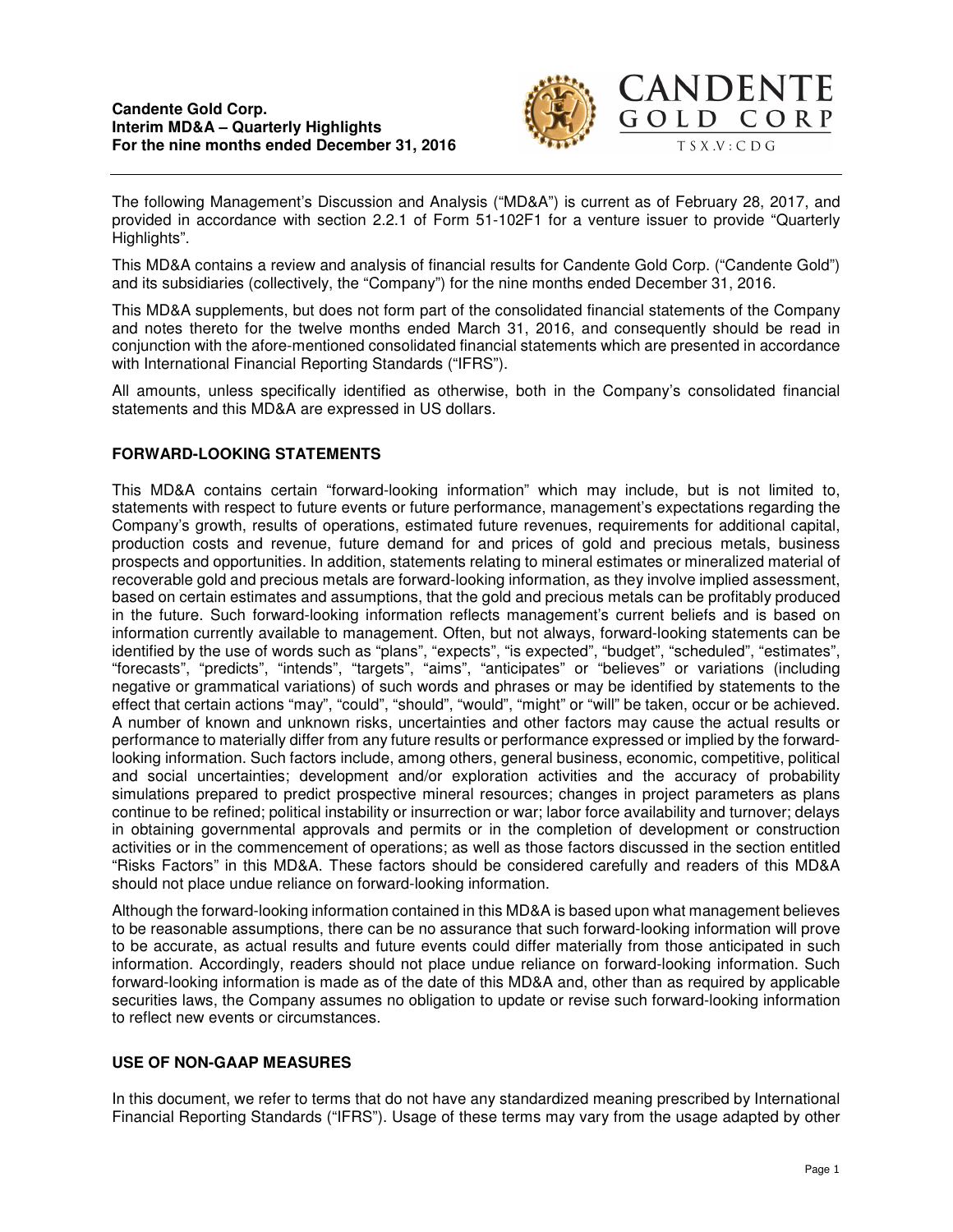

companies and cannot be reconciled to comparable terms in the issuer's, consolidated financial statements for the twelve months ended March 31, 2016.

In this document and in the Company's consolidated financial statements, unless otherwise noted, all financial data is prepared in accordance with IFRS.

### **BUSINESS OVERVIEW**

The Company is principally engaged in the exploration and development of mineral properties in Mexico and Peru. The Company is in the exploration stage as its properties have not yet reached commercial production and none of its properties is beyond the preliminary exploration stage. All work presently planned by the Company is directed at defining mineralization and increasing understanding of the characteristics of, and economics of, that mineralization.

### **Matters in prior periods related to the ongoing development of the various projects have been disclosed in previous MD&A filed on SEDAR.**

On February 3, 2017, Mr. Andres Milla resigned as independent Director for personal reasons.

On February 6, 2017, the Company announced that Mr. Ian Ward has been appointed an independent director of the Company. Mr. Ward is a professional engineer (Ontario) and metallurgist with extensive experience in the processing of gold and base metal ores and industrial minerals.

### **Mexico**

### El Oro Property

The Company's principal asset is the El Oro gold-silver property located in the states of Mexico and Michoacan, Mexico ("El Oro Property"). As of the date of this MD&A, the Company now holds a 100% interest in the El Oro Property, having recently purchased the remaining 30% from a wholly-owned subsidiary of Goldcorp Inc. Management has been reviewing all previous exploration results on the project and re-focusing targets for future exploration. One key area is the border zone of the historical Esperanza and Mexico Mines where several high grade gold-silver intersections in several veins and structures were intersected by previous drilling by the Company. Since this area was drilled, a structural study identified northeasterly controls to high grades, which fits the nature of this border zone. Future drilling will target this border area as well as 31 other recently identified exploration targets. In addition to the El Oro Property, the Company has the right to process several tailings deposits left from pre-1930s milling of ores from mines on the San Rafael vein in the El Oro District ("Tailings Project"). The Company has been evaluating the potential for the historic tailings to generate near-term cash flow. One of these, the Mexico Mine Tailings, have had extensive historic assessments including drill testing and metallurgical test work. These tailings, lie within the town of El Oro and is adjacent to existing road access, power and water services.

Studies by the Company have determined that the Mexico Mine Tailings contain an Inferred Resource\* of 1,267,400 tonnes grading 2.94 Au g/t, 75.12 Ag g/t containing 119,900 ounces of gold and 3,061,200 ounces of silver.

\*Note: Mineral Resources are not Mineral Reserves and do not have demonstrated economic viability. All figures have been rounded to reflect the accuracy of the estimate. For more information see "National Instrument 43-101 Technical Report on the Inferred Mineral Resource Estimate of the Mexico Mine Tailings" prepared by Nadia Caira, P.Geo. and Allan Reeves, P.Geo., dated August 25, 2014 with an effective date of July 8, 2014 (the "Technical Report") available at www.sedar.com.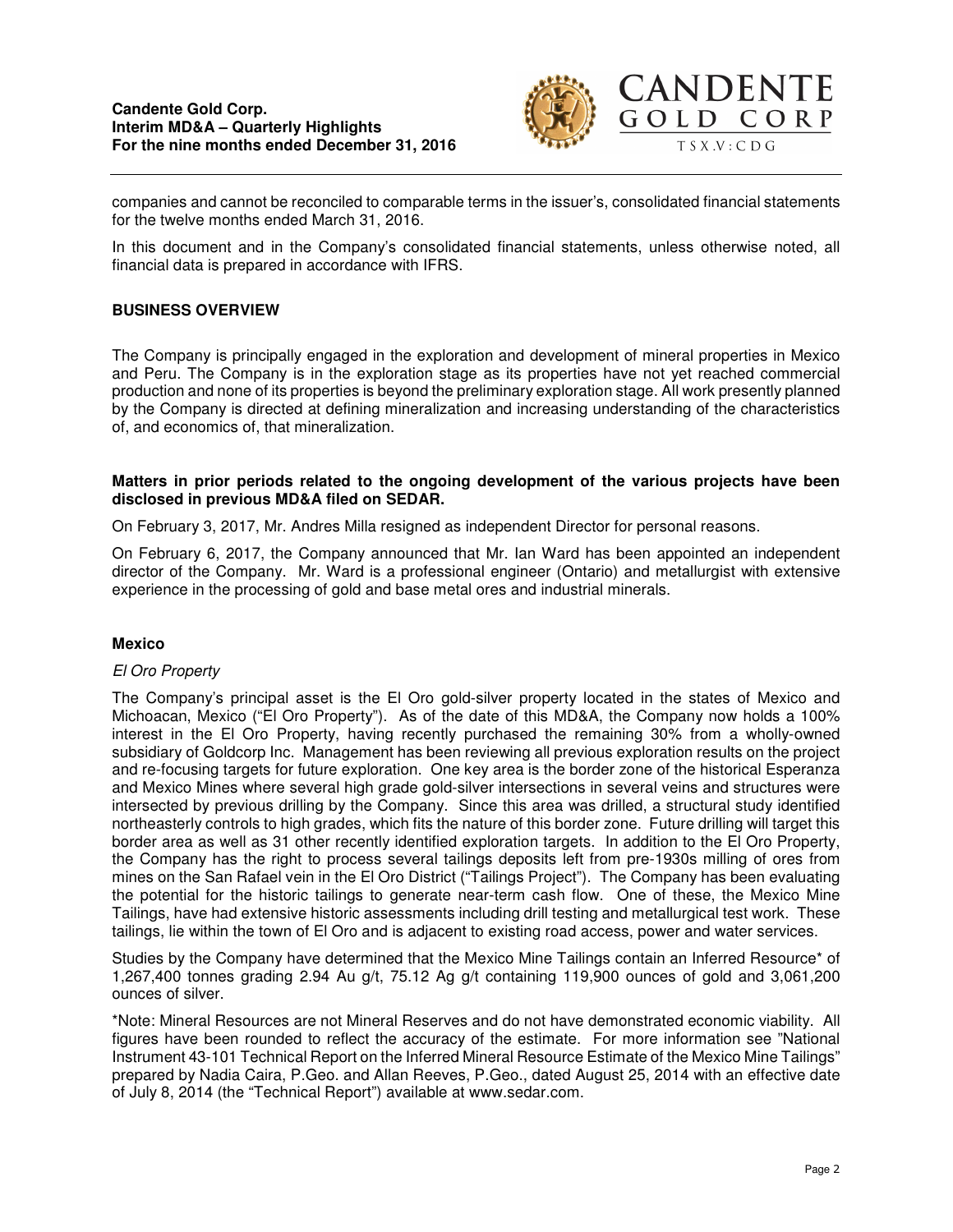

In March of 2016 the Company signed an Option Agreement with Sun River Gold, which gives Sun River Gold the right to earn a 51% interest in the Tailings Project by:

Making payments of \$30,000 on signing and \$3,000 each month subsequently to the first 3 months.

To demonstrate a technically viable process for treatment of Mexico Mine Tailings, which achieves an Internal Rate of Return ("IRR") that meets Company management criteria for development. Upon achieving satisfactory results the Company and Sun River Gold will form a joint venture whereby the Company will hold 49% and Sun River Gold will hold 51% of Candente Gold Mexico Jales (BVI) Ltd., an entity wholly owned by the Company which owns Minera CCM El Oro Jales S.A. de C.V., the entity that entered into a work contract with the Municipality of El Oro to process the Tailings Project. The joint venture would reclaim and treat the Mexico Mine Tailings, as well as other potentially economically treatable tailings material, which the Company has the right to process in the El Oro District of Mexico.

In September of 2016, Sun River Gold delivered test results and advised the Company that it has identified a treatment process, which it believes could be the basis for a viable gold and silver recovery operation on the Tailings Project. The Company continues to work with Sun River Gold to assess the most appropriate path forward.

In January of 2017, the Company announced it had entered into a Purchase and Sale Agreement pursuant to which it has acquired the remaining 30% interest in the El Oro Project from Desarrollos Mineros San Luis, S.A. de C.V. ("DMSL"), a subsidiary of Goldcorp Inc. Upon closing of the acquisition of the Transferred Interest, the Company now holds 100% interest in the El Oro Project as it had previously earned a 70% interest in the El Oro Project from Goldcorp.

As consideration for the acquisition of the Transferred Interest, the Company agreed to issue to DMSL (or its nominee) an aggregate of 5,000,000 common shares of the Company (the "Shares"), with 1,000,000 (issued) Shares to be issued concurrently with the acquisition of the Transferred Interest and with further tranches of 1,000,000 Shares to be issued to DMSL (or its nominee) on the four successive anniversary dates of the Agreement, with Candente Gold having the right but not the obligation to issue any or all of such 4,000,000 Shares in advance of such anniversary dates in its sole discretion.

Bi-annual land holding payments previously made by Goldcorp are now the responsibility of the Company and as at the end of January 2017 approximately \$92,000 is owed to the Mexican government for land holding costs.

# **Peru**

As at December 31, 2016, the Company has maintained in good standing portions of the Tres Marias and Lunahuana properties. These properties are early-stage gold and gold-silver exploration projects in Peru.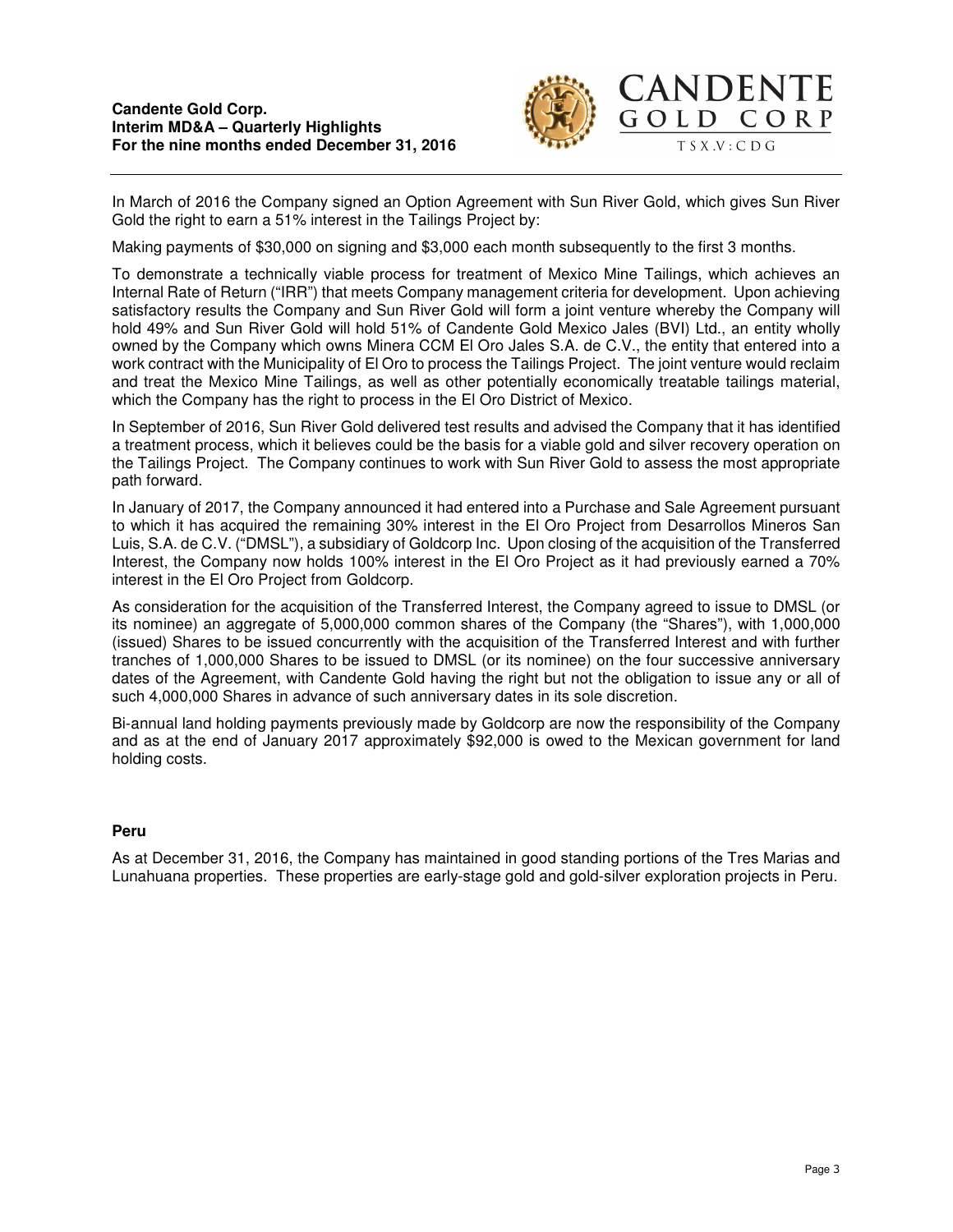

#### **CONSOLIDATED FINANCIAL HIGHLIGHTS**

**Consolidated Financial Performance and Financial Position for the Nine Months Ended December 31, 2016** 

|                                               | Interim Consolidated Statements of Financial Position |               |  |                   |  |           |  |
|-----------------------------------------------|-------------------------------------------------------|---------------|--|-------------------|--|-----------|--|
|                                               | December 31, 2016                                     |               |  | March 31, 2016    |  | Change    |  |
| Cash and cash equivalents                     | \$                                                    | 184,240 \$    |  | $9,561$ \$        |  | 174,679   |  |
| Unproven mineral rights interest              | \$                                                    | 8,372,906 \$  |  | 8,443,769 \$      |  | (70, 863) |  |
| <b>Total Assets</b>                           | \$                                                    | 8,573,147     |  | $8,478,642$ \$    |  | 94,505    |  |
| Share Capital                                 | \$                                                    | 24,174,327 \$ |  | 23,804,489 \$     |  | 369,838   |  |
|                                               | December 31, 2016                                     |               |  | December 31, 2015 |  | Change    |  |
| Net gain (loss)                               | \$                                                    | 172,795   \$  |  | $(1,556,906)$ \$  |  | 1,729,701 |  |
| Loss per share                                | \$                                                    | $(0.00)$ \$   |  | $(0.02)$ \$       |  | 0.02      |  |
| Management fees, office salaries and benefits | \$                                                    | 66,260 \$     |  | 40,294 \$         |  | 25,966    |  |
| Share-based payments                          | \$                                                    | 130,371 \$    |  | 18,230 \$         |  | 112,141   |  |
| Regulatory and filing fees                    | \$                                                    | 16,705 \$     |  | $30,184$ \$       |  | (13, 479) |  |
| Audit and tax advisory                        | \$                                                    | 21,272 \$     |  | 29,692 \$         |  | (8, 420)  |  |

Total cash and cash equivalents as of December 31, 2016, increased from March 31, 2016 by \$174,679 as a result of the Company's successful closing of a private placement during the nine months ended December 31, 2016.

Total assets increased from \$8,478,642 to \$8,573,147, an increase of \$94,505. The decrease was mainly the result of an increase of cash (explained above).

Net loss decreased from the same period in 2015 by \$1,729,701, largely due to the impairment recorded in 2015, net of the decrease in exploration and general and administrative expenditures.

Below is an explanation of the variances of amounts included in total general and administrative expenses for the period ended December 31, 2016:

- Management fees, office salaries and benefits are personnel costs incurred at the Company's offices in Vancouver and Peru. These costs had an increase by \$25,966 from the same period in 2015.
- Share-based payment expense for the period ended December 31, 2016 was \$130,371. This was an increase from the same period in 2015 of \$112,141 as a result of stock options granted and vested during the nine month period ended December 31, 2016 than for the same period in 2015.
- Regulatory and filing fees decreased from the same period in 2015 by \$16,705 as a result of the Company reduced activity.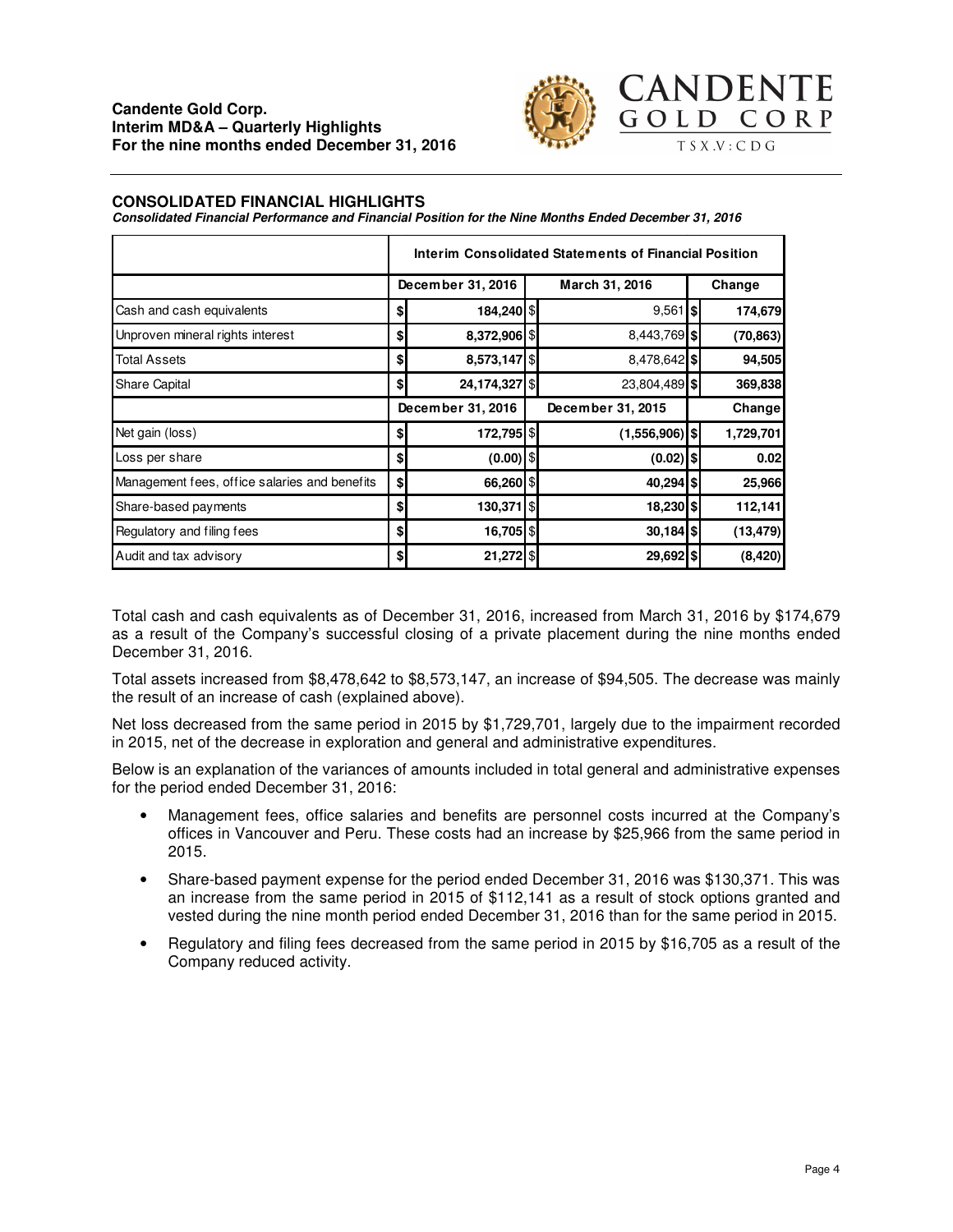

#### **CONSOLIDATED FINANCIAL HIGHLIGHTS**

**Consolidated Financial Performance for the Three Months Ended December 31, 2016** 

|                                               | Interim Consolidated Statements of Financial Position |                 |  |                   |  |           |  |
|-----------------------------------------------|-------------------------------------------------------|-----------------|--|-------------------|--|-----------|--|
|                                               | December 31, 2016                                     |                 |  | March 31, 2016    |  | Change    |  |
| Cash and cash equivalents                     | \$                                                    | 184,240 \$      |  | $9,561$ \$        |  | 174,679   |  |
| Unproven mineral rights interest              | \$                                                    | 8,372,906 \$    |  | 8,442,769 \$      |  | (69, 863) |  |
| <b>Total Assets</b>                           | \$                                                    | 8,573,147 \$    |  | 8,478,642 \$      |  | 94,505    |  |
| Share Capital                                 | \$                                                    | 24,174,327   \$ |  | 23,804,489 \$     |  | 369,838   |  |
|                                               | December 31, 2016                                     |                 |  | December 31, 2015 |  | Change    |  |
| Net gain (loss)                               | \$                                                    | 40,523 \$       |  | $(111, 961)$ \$   |  | 152,484   |  |
| Loss per share                                | \$                                                    | $(0.00)$ \$     |  | $0.00$ \$         |  | (0.01)    |  |
| Management fees, office salaries and benefits | \$                                                    | 32,471 \$       |  | $9,237$ \$        |  | 23,234    |  |
| Share-based payments                          | \$                                                    | $(2,832)$ \$    |  | $3,914$ \$        |  | (6,746)   |  |
| Regulatory and filing fees                    | \$                                                    | 14,454 \$       |  | $3,049$ \$        |  | 11,405    |  |
| Audit and tax advisory                        | \$                                                    | 13,192 \$       |  | $(13, 463)$ \$    |  | 26,655    |  |

Below is an explanation of the variances of amounts included in total general and administrative expenses for the period ended December 31, 2016:

- Management fees, office salaries and benefits are personnel costs incurred at the Company's offices in Vancouver and Peru. These costs had an increase by \$23,234 from the same period in 2015.
- Regulatory and filing fees increased from the same period in 2015 by \$14,454 as a result of the Company activity.
- Audit and tax advisory increased as a result of a reduced fee in 2015 from a prior consultant.

### **Liquidity and Capital Resources**

Working capital is negative \$797,726, which includes \$573,092 in amounts due to related parties, which primarily consists of payables due to Candente Copper Corp., a company with shared administrative expenses, common directors and management.

The Company anticipates that during the next year, a substantial portion of available capital resources will be used to pay trade payables and accrued liabilities and commitments related to ongoing exploration activities in Mexico and Peru. The Company anticipates the future need to raise additional capital to further project development in Mexico and Peru as well as receive continued vendor support.

The Company does not generate cash flows from operations and accordingly, the Company will need to raise additional funds by entering into a joint venture agreement or through the issuance of securities or resource secured debt. Although, the Company has been successful in raising funds in the past there can be no assurance that the Company will be able to raise sufficient funds in the future, in which case the Company may be unable to meet obligations in the normal course of business. These factors may cast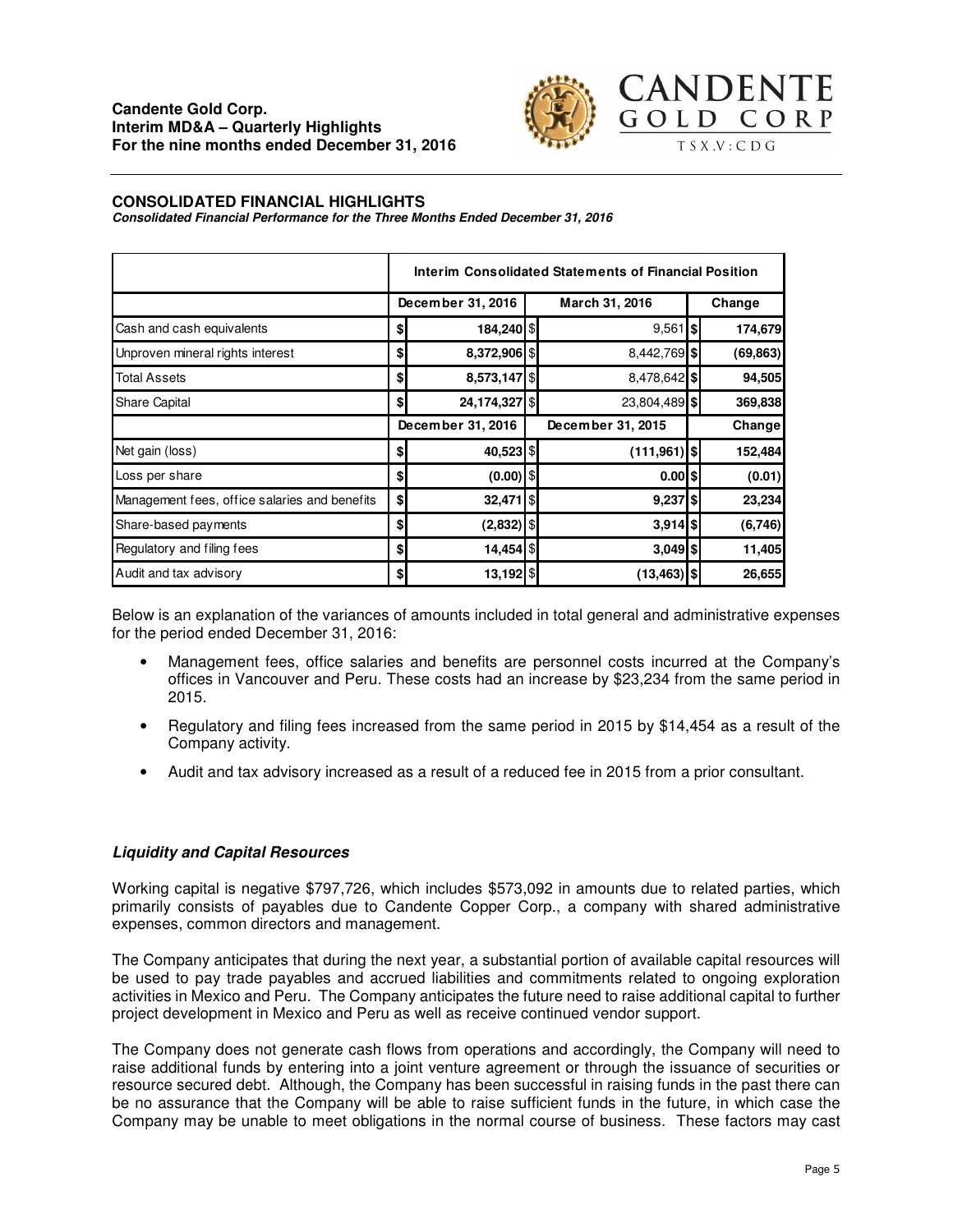### **Candente Gold Corp. Interim MD&A – Quarterly Highlights For the nine months ended December 31, 2016**



significant doubt regarding the Company's ability to continue as a going concern. Should the Company be unable to discharge liabilities in the normal course of business, the net realizable value of the Company's assets may be materially less than amounts on the statement of financial position.

On August 12, 2016, the Company completed its non-brokered private placement ("Private Placement") launched on July 11, 2016 (News Releases No. 056 and 057) raising total proceeds of CDN\$500,000.

The Private Placement comprised of the sale of 10,000,000 units ("Units") at a price of CDN\$0.05 with each Unit consisting of one common share of the Company and one half-share purchase warrant ("Warrant"). Each full warrant will be exercisable for one additional share of the Company's common stock for two years at a conversion price of CDN\$0.10, subject to an acceleration provision triggered if at any time after November 30, 2016, the Company's common shares have a closing price on the TSX Venture Exchange at or above a price of CDN\$0.20 per share for a period of 10 consecutive trading days. A total of 5,000,000 Warrants were issued pursuant to the Private Placement as part of the Units.

Joanne Freeze, President, CEO and a director of the Company, and Paul H. Barry, Chairman of the Board and a director of the Company, collectively, subscribed for 915,000 Units or 9.15% of Units sold pursuant to the Private Placement, which in total value would represent less than 25% of Candente Gold's market capitalization.

# **COMMITMENTS AND CONTINGENCIES**

Company has no material or significant commitments or contingencies.

# **RELATED PARTY TRANSACTIONS**

Related parties consist of companies owned by executive officers and directors. The following is a list of the related parties that the Company enters into trading transactions with:

- Ridley Rocks Inc. Management and exploration fees
- SW Project Management Project management and exploration fees
- Michael Thicke Geological Consulting Inc. Exploration fees
- Candente Copper Corp. shared administrative expenses with a Company related by directors and management in common

The Company incurred the following fees and expenses in the normal course of operations for key management personnel for the nine months ended December 31, 2016 and 2015. Expenses have been measured at the exchange amount that is determined on a cost recovery basis.

| Nine months ended                       |                   |                   |  |  |  |  |
|-----------------------------------------|-------------------|-------------------|--|--|--|--|
|                                         | December 31, 2016 | December 31, 2015 |  |  |  |  |
| Salaries and management and exploration |                   |                   |  |  |  |  |
| fees                                    | 63,636<br>S       | 94.486<br>\$      |  |  |  |  |
| Share-based payment                     | 125,609           | 12,654            |  |  |  |  |
|                                         | 191.245           | 107.140           |  |  |  |  |

Share-based payments are the fair value of options expensed to directors and key management personnel during the nine months ended December 31, 2016.

Company does not remunerate directors of the Company unless market capitalization is greater than \$75 million. During the nine months ended December 31, 2016, the Company paid \$nil in directors fees (2015 - \$nil).